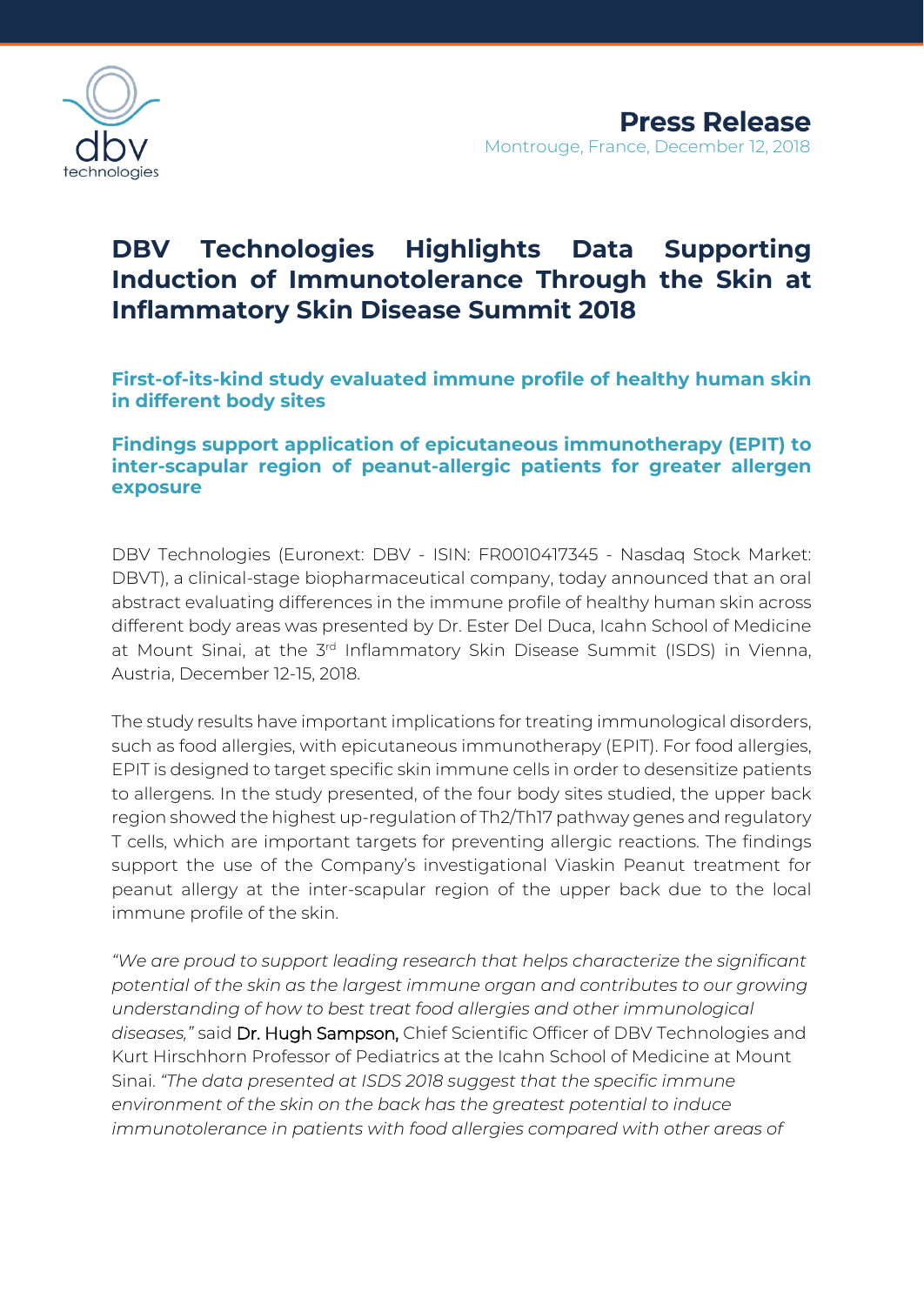

*the body explored in this study. Such data help ensure that novel treatments are optimized in the real-world and further support the therapeutic benefit that children with peanut allergy may receive from treatment with Viaskin Peanut, which is applied directly to the upper back*."

In an oral presentation entitled, **"**Major Differences in Expression of Inflammatory Products in Skin from Different Body Sites of Healthy Individuals" (#A67), Dr. Ester Del Duca, from the laboratory of Dr. Emma Guttman at Icahn School of Medicine at Mount Sinai, New York, NY, presented findings showing significant differences in the distribution of cell types and immune profile of the skin across different body areas from healthy individuals. Out of the four locations studied – inner upper arm, upper back, outer upper thigh and lower abdomen – the upper back region showed the highest up-regulation of Th2/Th17 pathway genes and regulatory T cells, important targets for preventing an allergic reaction. The back also had the highest number of dendritic cells and Langerhans cells, as well as the lowest expression of negative immune regulators, which together can support better immune recognition of antigens when treated with EPIT.

In October 2018, DBV Technologies submitted a Biologics License Application to the U.S. Food and Drug Administration for Viaskin Peanut for the treatment of peanut allergy in children four to 11 years of age. Viaskin Peanut is the Company's lead product candidate, which is based on epicutaneous immunotherapy (EPIT), a proprietary technology platform that delivers biologically active compounds to the immune system through the skin. Viaskin Peanut previously received Breakthrough and Fast Track Designation from the FDA. The submission was supported by a global development in children four to 11 years of age, in which treatment with Viaskin Peanut 250 µg was observed to demonstrate a significant desensitization to peanut as compared to placebo.

#### About DBV Technologies

DBV Technologies is developing Viaskin®, a proprietary technology platform with broad potential applications in immunotherapy. Viaskin is based on epicutaneous immunotherapy, or EPIT®, DBV's method of delivering biologically active compounds to the immune system through intact skin. With this new class of self-administered and non-invasive product candidates, the Company is dedicated to safely transforming the care of food allergic patients, for whom there are no approved treatments. DBV's food allergies programs include ongoing clinical trials of Viaskin Peanut and Viaskin Milk, and preclinical development of Viaskin Egg. DBV is also pursuing a human proof-of-concept clinical study of Viaskin Milk for the treatment of Eosinophilic Esophagitis, and exploring potential applications of its